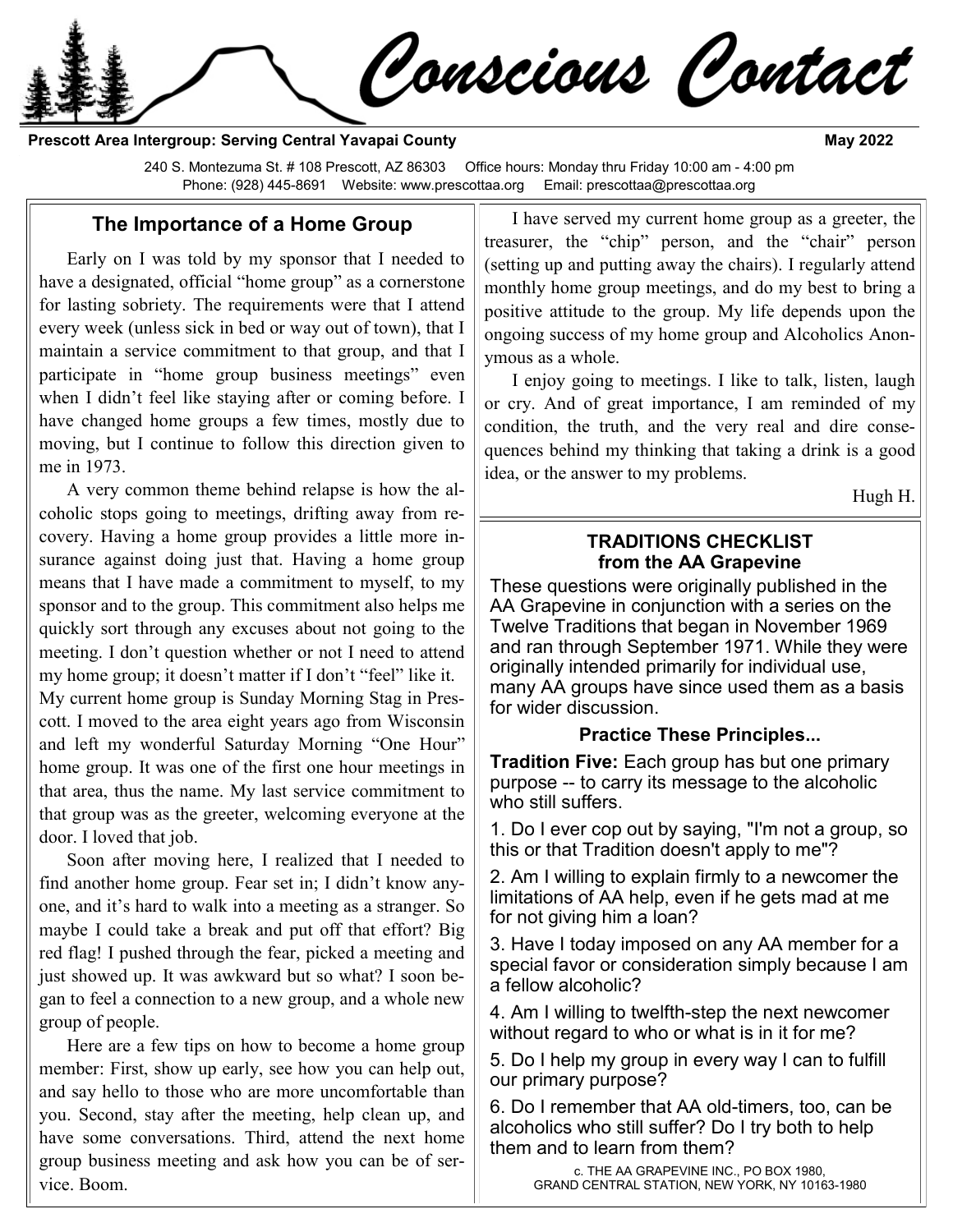**District 14 Presents a Founders' Day Celebration Saturday June 11, 2022 10:00am - 2:30pm Join us in celebrating the 87th birthday of Alcoholics Anonymous! Trinity Lutheran Church 3950 Valorie Dr. Prescott Valley, AZ Entrance on Lakeshore between Robert Rd & Navajo** 

**WILD, WILD WEST 37th ANNUAL TRI-STATE ROUNDUP May 19, 20, 21 & 22, 2022 Riverside Resort Hotel and Casino LAUGHLIN, NEVADA TRISTATE-ROUNDUP.COM**

## **ATTENTION CLASS OF 1992**

If you got clean and sober in 1992, you are cordially invited to attend a "class reunion" for our 30<sup>th</sup> Anniversary. A luncheon will be scheduled at the convenience of the group. The plan is to have introductions all around, stories and fellowship over lunch, culminating in a group photo. If you got sober in '92 and are interested in attending this event, please contact Mike B. at 928-925-7915. We have 16 participants and looking anyone else from our class!

#### **SAVE THE DATE!**

**Friday, Saturday & Sunday August 26th – 28th, 2022 37th ANNUAL Prescott Shoestring Roundup Prescott Resort & Conference Center 1500 AZ-69 Prescott, AZ 86301 www.prescottshoestringroundup.org** 

# **Service Corner**

*Look back and be grateful. Look ahead and be hopeful. Look around and be helpful.*

## **Service Committee Meetings**

**Prescott Area Intergroup 2nd Wednesday of each month at 5:30pm Safe Harbor, 520 W. Delano, lower level \*\*\*\*\*\*\*\*\*\*\*\*\*\*\*\*\*\*\*\*\*\*\*\*\*\*\*\*\*\*\*\*\*\*\*\*\*\*\***

**District 14-140 GSR Meeting First Wednesday of each month at 6:30pm Zoom ID: 619 267 7891 - PW: District14 \*\*\*\*\*\*\*\*\*\*\*\*\*\*\*\*\*\*\*\*\*\*\*\*\*\*\*\*\*\*\*\*\*\*\*\*\*\*\***

**District 14-142 GSR Meeting First Tuesday of each month at 6:30pm Emmanuel Lutheran Church 7763 E. Long Look Dr., Prescott Valley \*\*\*\*\*\*\*\*\*\*\*\*\*\*\*\*\*\*\*\*\*\*\*\*\*\*\*\*\*\*\*\*\*\*\*\*\*\*\***

**Treatment Facilities Committee Third Wednesday of each month at 7:00pm Methodist Church, 505 W. Gurley, Steed Hall \*\*\*\*\*\*\*\*\*\*\*\*\*\*\*\*\*\*\*\*\*\*\*\*\*\*\*\*\*\*\*\*\*\*\*\*\*\*\***

**Prescott Shoestring Roundup Committee**

**Third Friday of each month at 5:30pm Unity Church, 145 S. Arizona Ave. @ Goodwin \*\*\*\*\*\*\*\*\*\*\*\*\*\*\*\*\*\*\*\*\*\*\*\*\*\*\*\*\*\*\*\*\*\*\*\*\*\*\***

## **ASCYPAA XXIX Committee Meeting**

**Every Sunday at 1:30pm Tree House, 635 1st Street, Prescott, AZ www.ASCYPAA29.org**